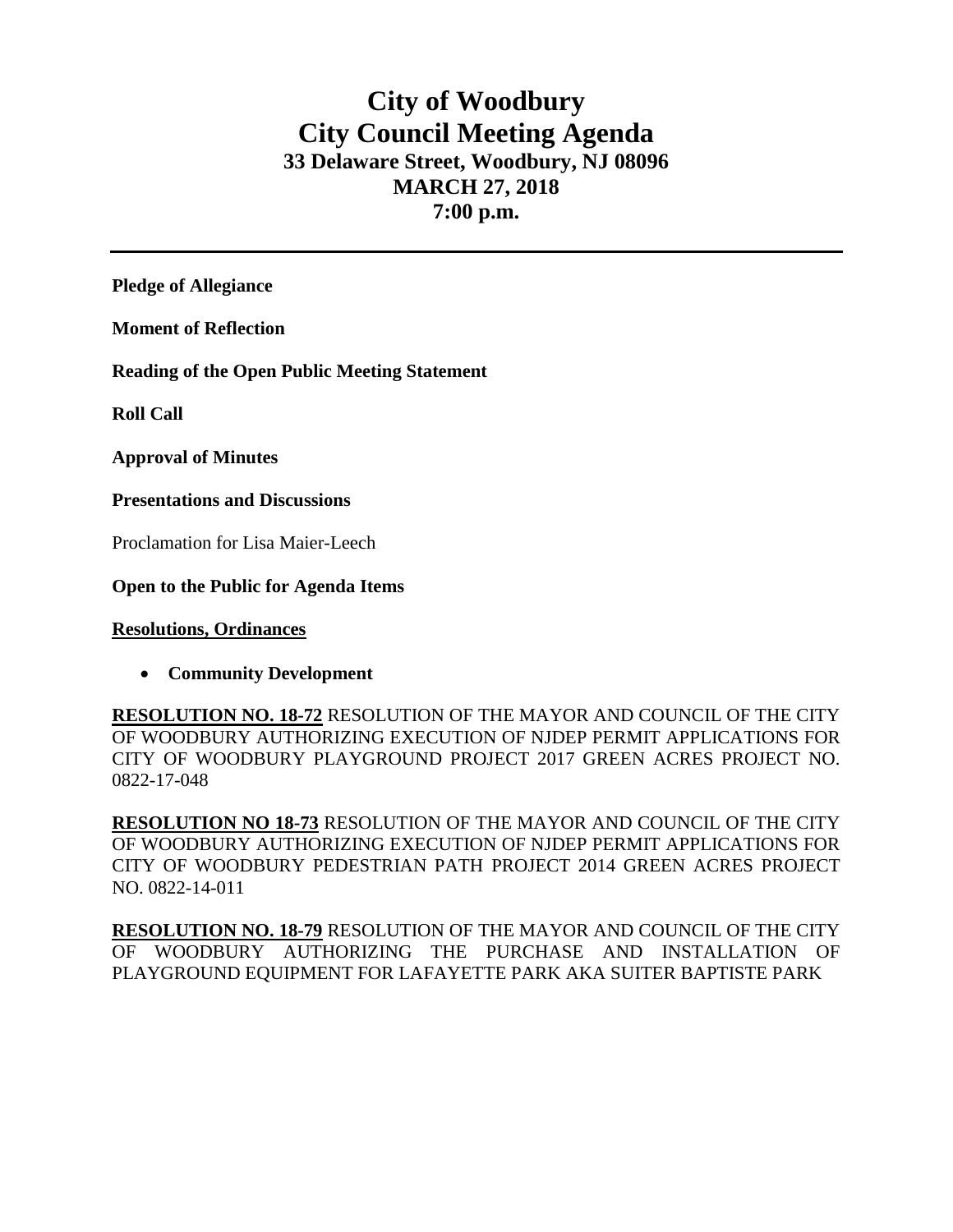**Finance** 

**ORDINANCE 2282-18** ORDINANCE OF THE MAYOR AND COUNCIL OF THE CITY OF WOODBURY TO EXCEED THE MUNICIPAL BUDGET APPROPRIATION LIMITS AND TO ESTABLISH A CAP BANK FOR THE CALENDAR YEAR OF 2018 (N.J.S.A. 40A: 4-45.14)

**RESOLUTION NO. 18-75** RESOLUTION OF THE MAYOR AND COUNCIL OF THE CITY OF WOODBURY AUTHORIZING A \$25.00 CHARGE FOR TAX SALE MAILINGS IN LIEU OF ADVERTISING

**RESOLUTION NO. 18-76** RESOLUTION OF THE MAYOR AND COUNCIL OF THE CITY OF WOODBURY AUTHORIZING THE REIMBURSEMENT OF A WATER OVERPAYMENT ACCOUNT # 13960-0 PICKENS 141 PROGRESS AVE

**RESOLUTION NO. 18-78** RESOLUTION TO ADOPT EMERGENCY TEMPORARY APPROPRIATIONS FOR THE YEAR 2018

Motion for Approval to Pay the Listed Vouchers

**Policy**

**ORDINANCE NO. 2281-18** ORDINANCE OF THE MAYOR AND COUNCIL OF THE CITY OF WOODBURY AMENDING CHAPTER 23. HEALTH, BOARD OF THE CODE OF THE CITY OF WOODBURY

**Public Safety**

**RESOLUTION NO. 18-74** RESOLUTION OF THE MAYOR AND COUNCIL OF THE CITY OF WOODBURY AUTHORIZING THE APPOINTMENT OF IAN HAUSMAN AS PART-TIME CLASS I SPECIAL LAW ENFORCEMENT OFFICER (SLEO I) FOR THE CITY OF WOODBURY

**RESOLUTION NO. 18-77** RESOLUTION OF THE MAYOR AND COUNCIL OF THE CITY OF WOODBURY MEMORIALIZING MAYORAL APPROVALS AND PROMULGATION OF REVISED WOODBURY POLICE DEPARTMENT RULES AND REGULATIONS AND CITY COUNCIL'S CONCURRENCE